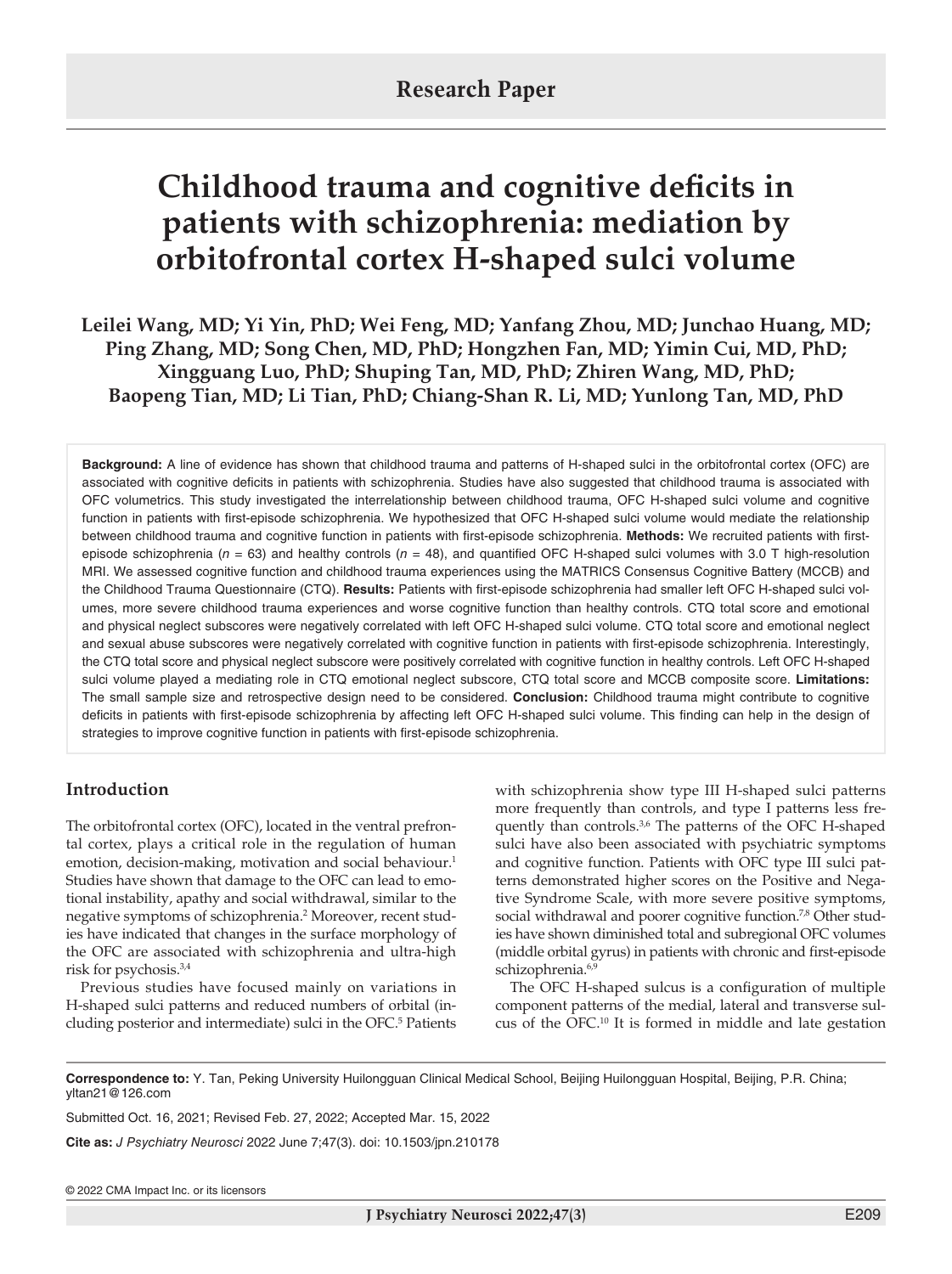$(16-44 \text{ wk})$  and is relatively stable after formation.<sup>11</sup> However, synaptic pruning and cortical thinning during puberty may alter OFC volume.12 In addition, the pattern of the OFC is independent of changes in OFC volume.<sup>9</sup>

Childhood trauma not only represents a risk factor for the development of schizophrenia, but also has substantial impact on cognitive function.13 Patients with schizophrenia who have a history of childhood trauma have lower IQ scores (especially in verbal intelligence) and poorer performance with respect to delayed memory, attention, executive function, visual learning and social cognition.14–16 Other studies have investigated the effects of subtypes of childhood trauma on cognitive function and presented contrasting findings. For instance, one studyreported that childhood sexual abuse was specifically associated with deficits in working memory, executive function and processing speed.17 Another showed effects of emotional neglect on verbal memory, visual learning and social cognition, but no effects of other subtypes of childhood trauma.<sup>13</sup>

Importantly, childhood trauma has been associated with morphometric features in the OFC. Using tensor-based morphometry, Hanson and colleagues<sup>18</sup> found that children who had experienced physical abuse had reduced OFC grey matter volume compared to children who were not abused. De Brito and colleagues<sup>19</sup> used voxel-based morphometry to study community-recruited children aged 10 to 14 years with a history of childhood maltreatment and found that those children had reduced grey matter volume in the medial OFC. A prospective study with 20 years of follow-up showed that OFC and hippocampal volumes were both reduced in women with chronic stress.<sup>20</sup>

Given the relationship between childhood trauma and morphometrics in the OFC, as well as findings of distinct OFC morphometric features associated with psychiatric and cognitive symptoms in schizophrenia, we hypothesized that childhood trauma would be associated with a smaller OFC H-shaped sulci volume and poorer cognitive function in patients with first-episode schizophrenia. We also hypothesized that lower OFC H-shaped sulci volume would serve as a mediator between childhood trauma and cognitive impairment in patients with first-episode schizophrenia.

## **Methods**

## *Participants and study procedures*

We recruited 63 patients with first-episode schizophrenia who were admitted to Beijing Huilongguan Hospital. Inclusion criteria were as follows: patients who met DSM-IV criteria for a diagnosis of first-episode schizophrenia, a disease duration of less than 3 years, taking antipsychotic medications for less than 2 weeks, and age 18 to 45 years. Exclusion criteria were as follows: any other DSM-IV Axis I disorder; any organic brain or other serious physical illness; drug or alcohol dependence, or substance abuse; intellectual disability; and pregnancy or lactation.

Using advertisements, we recruited 48 healthy control participants from the community who matched patients' sex, age and education level. The educational level of participants in our study ranged from 6 to 20 years (mean ± standard deviation  $13.4 \pm 3.1$  yr), and we found no difference between patients with first-episode schizophrenia and healthy controls (13.2 ± 3.3 yr v. 13.6 ± 2.8 yr; *t* = −0.96, *p* = 0.34).

This study was approved by the ethics committee of Beijing Huilongguan Hospital. All participants provided written informed consent before participating in the study.

## *Clinical assessment and imaging data*

We used the Childhood Trauma Questionnaire (CTQ) to assess childhood trauma experiences in patients and healthy controls. The CTQ includes 5 subscales: emotional abuse, physical abuse, sexual abuse, emotional neglect and physical neglect. Each subscale is scored from 5 to 25; a higher score indicates more severe abuse. The CTQ has good reliability and validity in patients with first-episode schizophrenia and healthy controls.<sup>21,22</sup>

We used the Chinese version of the MATRICS Consensus Cognitive Battery (MCCB) to evaluate cognitive function in patients and healthy controls. The MCCB includes 7 psychological dimensions and 10 subtests: processing speed (including a connection test, symbol coding and semantic fluency); attention or vigilance (continuous operation test); working memory (including number sequence and spatial span); verbal memory; visual memory; reasoning and problem-solving ability (maze test); and social cognition (emotion management test). Studies have shown the MCCB to have good reliability and validity in Chinese patients with first-episode schizophrenia.<sup>23</sup> All patients completed the MCCB; 4 healthy controls declined to complete it.

We obtained imaging data using a 3.0 T MRI system (Siemens) at Beijing Huilongguan Hospital, using standard cranial coils positioned in the median sagittal plane. Scanning parameters were as follows: echo time 2.98 ms, repetition time 2530 ms, flip angle  $7^\circ$ , matrix size 256  $\times$  224, field of view  $256 \times 224$  mm, inversion time 1100 ms, thickness/gap 1/0 mm. After we had collected the required images, we collected imaging data.

We used Freesurfer version 5.3.0 for automatic and effective segmentation (surfer.nmr.mgh.harvard/freesurfer/). We extracted volume measurements using standard procedures, including motion correction, brain tissue mixed watershed or surface deformation procedures and automatic Talairach transformation. Then, we segmented the OFC H-shaped groove as the region of interest and performed intensity normalization and automatic topological correction. We also manually checked image quality and ensured motion correction.<sup>24</sup>

## *Statistical analyses*

We used Student  $t$  and  $\chi^2$  tests for group comparison of continuous and categorical variables, respectively.

We used multivariate analysis with a generalized linear model to compare group differences between left and right OFC H-shaped sulci volume, as well as differences in MCCB composite and subtest scores, with age, sex, education level and total intracranial volume as covariates.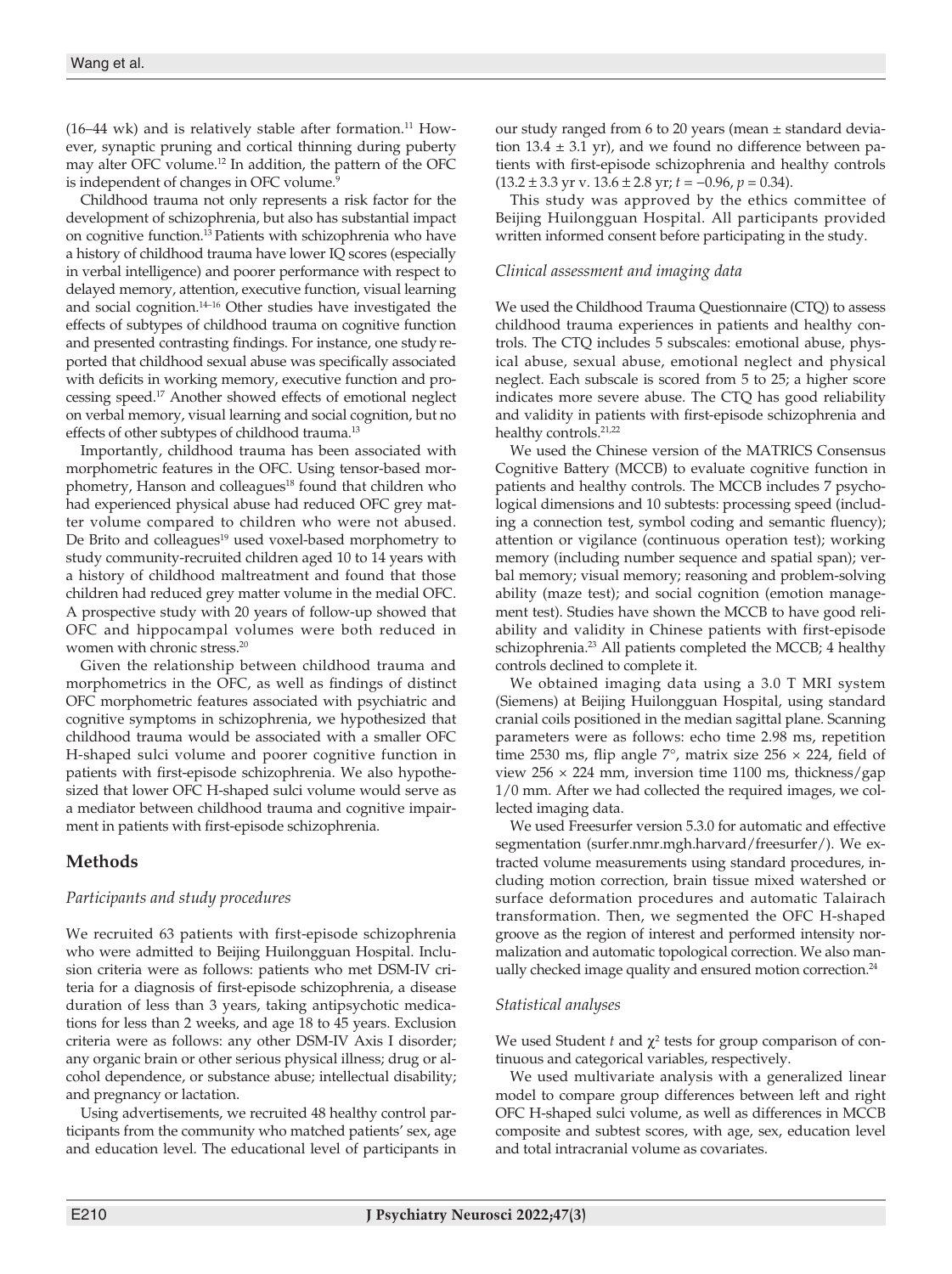We used the Mann–Whitney *U* test from the nonparametric test to compare CTQ total and subscale scores between groups. We input left and right OFC H-shaped sulci volumes, MCCB dimension scores and composite score into the model as dependent variables, and added the 5 CTQ subscale scores as independent variables to conduct multivariate linear regression using sex, age, education level and total intracranial volume as covariates.

We used general linear regression to analyze the relationship between CTQ total score and left and right OFC H-shaped sulci volume, MCCB dimension scores and MCCB composite score, using age, sex, educational level and total intracranial volume as covariates.

We considered *p* values < 0.05 (2-sided) to be significant. We corrected for the results of multiple comparisons using false discovery rate (FDR) correction. We used SPSS version 20.0 (IBM) software for all analyses.

#### *Mediation analyses*

Based on the results of the linear regression, we used the PROCESS version 3.4 macro in SPSS to conduct mediation effect analysis. In the mediation effect model, we used CTQ total score as an independent variable. Emotional neglect was also nominally correlated with visual learning and MCCB composite score, so we included it as an independent variable in the mediation analysis. We included MCCB visual learning and composite scores as dependent variables. We used left OFC H-shaped sulci volume as a mediator.

Pearson correlation analysis showed that sex and total intracranial volume were not correlated with CTQ emotional neglect subscore or total score, left OFC H-shaped sulci volume, or MCCB visual learning or composite score. Age was negatively correlated with left OFC H-shaped sulci volume (*r* = −0.263, *p* = 0.037), and education level was positively correlated with MCCB visual learning score and composite score**s**  (*r* = 0.481, *p* < 0.001; *r* = 0.304, *p* = 0.016), so we included age and education level as covariates. We used a bootstrap method of 5000 samples to test the significance of the mediating effect. A significant mediating effect was indicated by a 95% confidence interval for the indirect effect that did not include zero.

## **Results**

As shown in Table 1, patients with first-episode schizophrenia and healthy controls were matched by age, sex and education level.

In patients with first-episode schizophrenia, the mean age at illness onset ( $\pm$  standard deviation) was  $26.8 \pm 7.5$  years, and the mean illness duration was  $11.6 \pm 12.2$  months. Compared to healthy controls, patients with first-episode schizophrenia showed higher CTQ emotional abuse, sexual abuse,

#### **Table 1: Participant characteristics**

|                                                  | Patients with               |                   |                   |           |
|--------------------------------------------------|-----------------------------|-------------------|-------------------|-----------|
|                                                  | first-episode schizophrenia | Healthy controls  |                   |           |
| Characteristic*                                  | $n = 63$                    | $n = 48$          | Statistic         | p value   |
| Male/female                                      | 30/33                       | 28/20             | $\gamma^2 = 1.25$ | 0.26      |
| Age, yr                                          | $27.5 \pm 6.8$              | $30.5 \pm 7.8$    | $t = -2.18$       | 0.31      |
| Education, yr                                    | $13.2 \pm 3.3$              | $13.8 \pm 2.6$    | $t = -0.96$       | 0.34      |
| Age at onset, yr                                 | $26.8 \pm 7.5$              | <b>NA</b>         | <b>NA</b>         | <b>NA</b> |
| Illness duration, mo                             | $11.6 \pm 12.2$             | <b>NA</b>         | <b>NA</b>         | <b>NA</b> |
| <b>CTQ</b>                                       |                             |                   |                   |           |
| Emotional abuse subscore                         | $7.09 \pm 2.31$             | $6.00 \pm 1.46$   | $z = -2.89$       | 0.004     |
| Physical abuse subscore                          | $5.68 \pm 1.58$             | $5.40 \pm 1.25$   | $z = -1.53$       | 0.13      |
| Sexual abuse subscore                            | $6.05 \pm 2.83$             | $5.17 \pm 0.37$   | $z = -2.31$       | 0.020     |
| Emotional neglect subscore                       | $9.32 \pm 4.02$             | $7.67 \pm 2.94$   | $z = -2.17$       | 0.030     |
| Physical neglect subscore                        | $11.14 \pm 2.23$            | $10.10 \pm 1.36$  | $z = -2.42$       | 0.016     |
| Total score                                      | $39.29 \pm 7.91$            | $34.33 \pm 5.12$  | $z = -3.76$       | < 0.001   |
| <b>MCCB</b>                                      |                             |                   |                   |           |
| Speed of processing subscore                     | $49.65 \pm 11.15$           | $56.72 \pm 7.55$  | $F = 44.81$       | < 0.001   |
| Attention or vigilance subscore                  | $42.33 \pm 8.72$            | $57.98 \pm 7.01$  | $F = 87.14$       | < 0.001   |
| Working memory subscore                          | $48.35 \pm 9.80$            | $58.89 \pm 5.45$  | $F = 36.17$       | 0.002     |
| Verbal learning subscore                         | $49.65 \pm 11.15$           | $56.73 \pm 7.55$  | $F = 10.18$       | < 0.001   |
| Visual learning subscore                         | $47.35 \pm 9.56$            | $55.82 \pm 6.04$  | $F = 10.18$       | < 0.001   |
| Reason and problem-solving subscore              | $49.10 \pm 9.02$            | $57.05 \pm 6.16$  | $F = 32.34$       | < 0.001   |
| Social cognition subscore                        | $46.56 \pm 8.50$            | $54.20 \pm 10.26$ | $F = 12.58$       | 0.001     |
| Composite score                                  | $46.00 \pm 8.32$            | $58.89 \pm 5.80$  | $F = 78.95$       | < 0.001   |
| Right OFC H-shaped sulci volume, cm <sup>3</sup> | $2.49 \pm 0.26$             | $2.52 \pm 0.37$   | $F = 0.06$        | 0.81      |
| Left OFC H-shaped sulci volume, cm <sup>3</sup>  | $2.56 \pm 0.31$             | $2.69 \pm 0.36$   | $F = 6.25$        | 0.014     |

CTQ = Childhood Trauma Questionnaire; MCCB = MATRICS Consensus Cognitive Battery; NA = not applicable; OFC = orbitofrontal cortex.

\*Adjusting for sex, age, education level and total intracranial volume as covariates in the general linear model. Values are mean ± standard deviation unless otherwise indicated.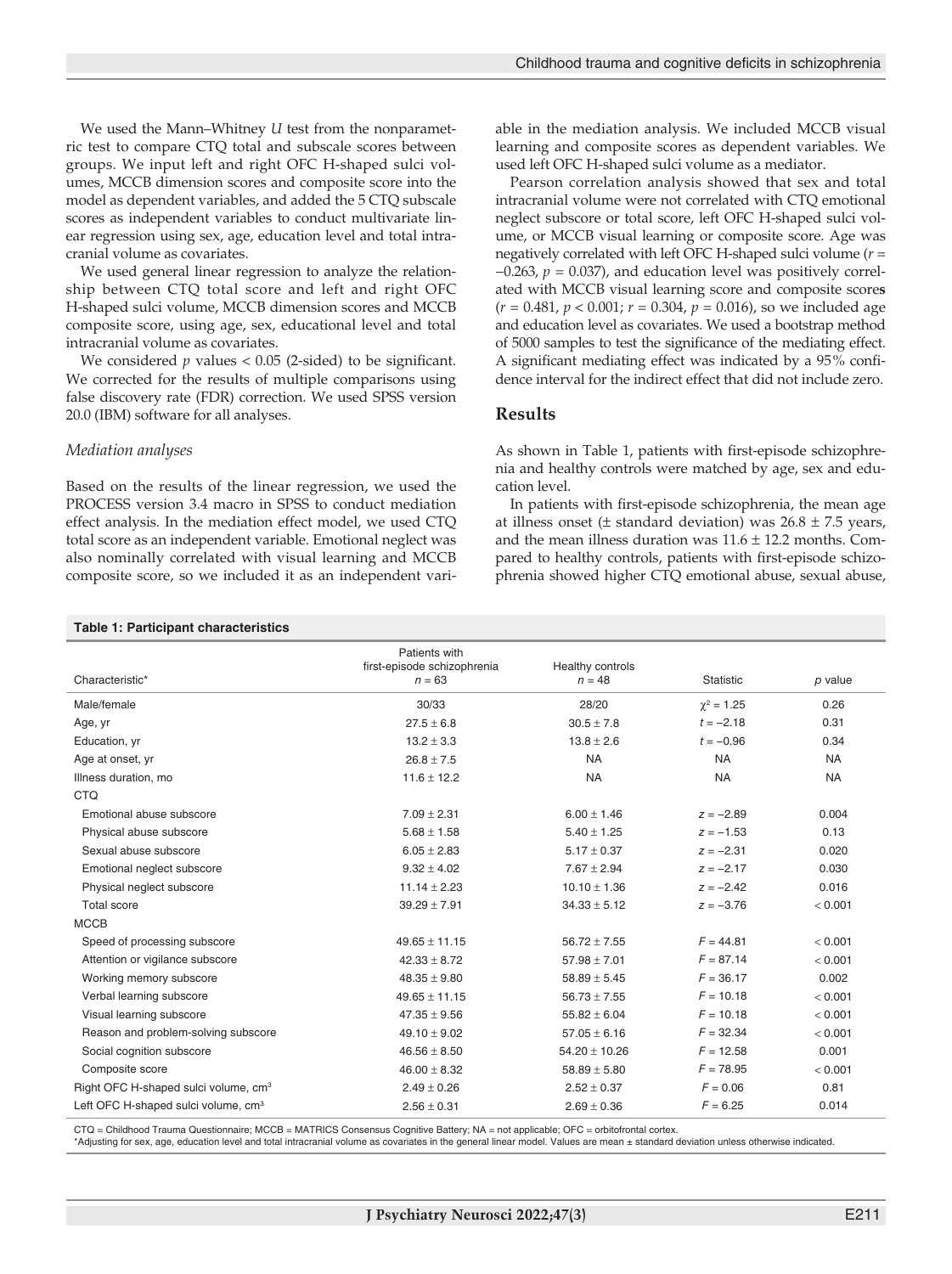emotional and physical neglect subscale scores and a higher CTQ total score (all  $p < 0.05$ ). Patients with first-episode schizophrenia also showed significantly lower MCCB dimension and composite scores (all  $p < 0.05$ ).

Compared to healthy controls, patients with first-episode schizophrenia had smaller left OFC H-shaped sulci volumes. We found no between-group difference in right OFC H-shaped sulci volume.

#### *Childhood trauma and OFC H-shaped sulci volume*

In patients with first-episode schizophrenia, the results of linear regression analysis (with sex, age, education level and total intracranial volume as covariates) showed that CTQ emotional and physical neglect subscale scores and CTQ total score were negatively correlated with left OFC H-shaped sulci volume (*t* = −2.16, *p* = 0.036; *t* = −2.26, *p* = 0.028; and *t* =  $-2.53$ ,  $p = 0.014$ , respectively). Only the CTQ physical abuse subscale score was positively associated with right OFC H-shaped sulci volume  $(t = 2.05, p = 0.046)$ . We found no correlations with other CTQ subscale scores, or for right OFC H-shaped sulci volume and CTQ total score.

In healthy controls, we found no correlation between CTQ subscale or total scores and left or right OFC H-shaped sulci volumes (Figure 1 and Appendix 1, Tables S1 and S2, available at www.jpn.ca/lookup/doi/10.1503/jpn.210178/ tab-related-content).

### *Childhood trauma and cognitive function*

In patients with first-episode schizophrenia, the results of multivariate linear regression showed that CTQ sexual abuse subscale score was negatively correlated with MCCB working memory dimension score (*t* = −2.23, *p* = 0.030). We also found negative correlations between CTQ emotional neglect subscale score and MCCB visual learning and composite scores (*t* = −2.23, *p* = 0.030; and *t* = −2.49, *p* = 0.016, respectively). However, after FDR correction, none of these correlations was significant.

In healthy controls, CTQ emotional neglect subscale score was negatively correlated with MCCB reasoning and problemsolving ability score (*t* = −2.68, *p* = 0.011). CTQ physical neglect subscale score was positively correlated with MCCB working memory, visual learning and composite scores  $(t = 2.31, p =$ 0.027;  $t = 4.49$ ,  $p < 0.001$ ;  $t = 2.59$ ,  $p = 0.014$ , respectively). However, after FDR correction, we found only a nominal correlation between CTQ physical neglect subscale and MCCB working memory dimension scores.

We also found that in patients with first-episode schizophrenia, CTQ total score was negatively correlated with MCCB dimension scores for attention or vigilance, working memory, visual memory, and reasoning and problem-solving ability, as well as the MCCB composite score,  $(t = -2.13, p =$ 0.038; *t* = −2.56, *p* = 0.013; *t* = −2.60, *p* = 0.012; *t* = −2.53, *p* = 0.013; and *t* = −2.44, *p* = 0.018, respectively). However, the correlation between CTQ total score and MCCB attention or vigilance dimension score was not significant after FDR correction (Appendix 1, Tables S3 and S4).



**Figure 1:** Correlation between childhood trauma and left OFC H-shaped sulci volume in patients with first-episode schizophrenia and healthy controls: (A) emotional neglect subscore; B) physical neglect subscore; (C) CTQ total score. Associations were significant at  $p < 0.05$  after adjusting for age, sex, education level and total intracranial volume for PFES. CTQ = Childhood Trauma Questionnaire;  $HC =$  healthy controls;  $OFC =$  orbitofrontal cortex;  $PFES =$  patients with first-episode schizophrenia.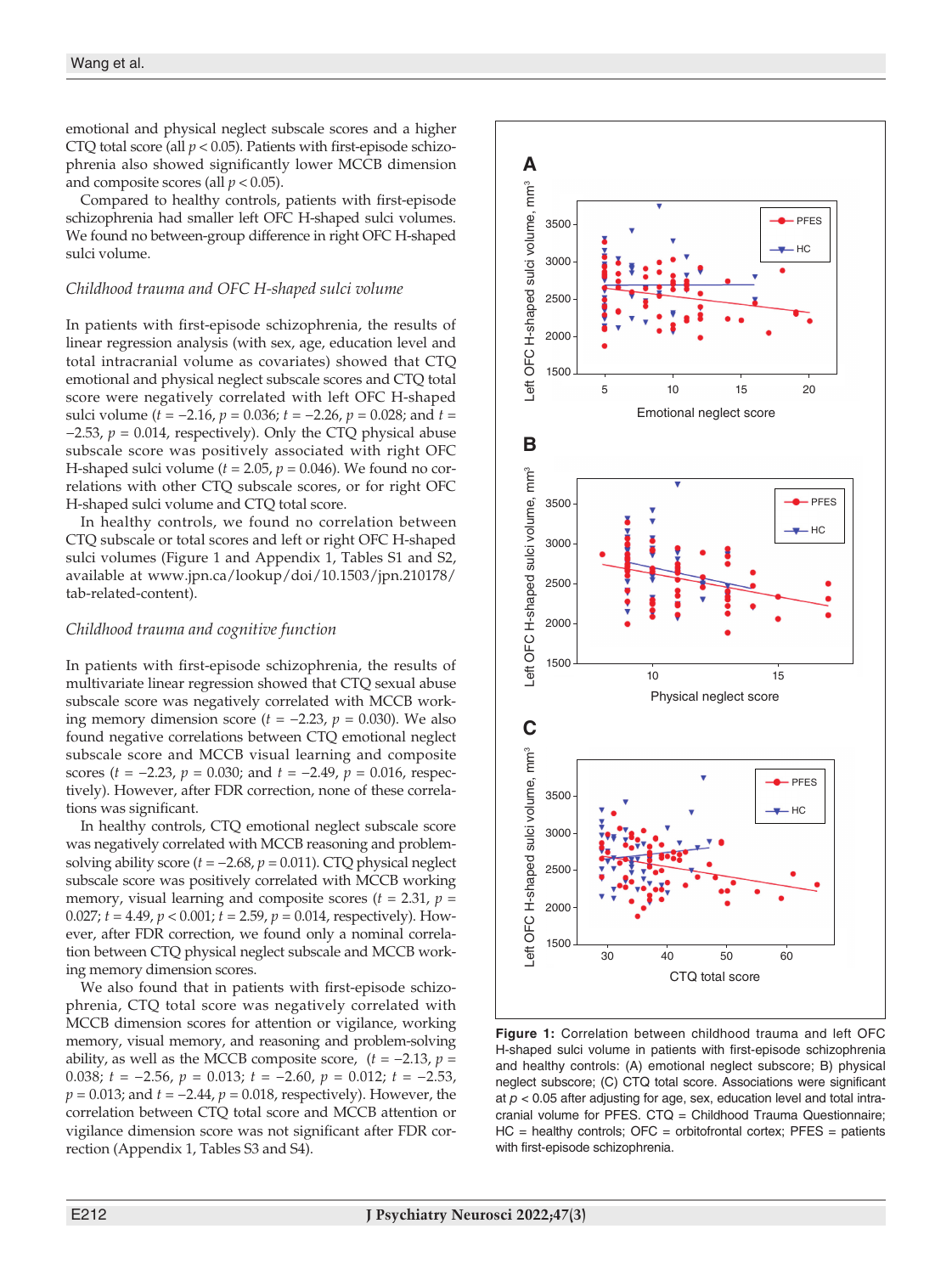#### *OFC H-shaped sulci volume and cognitive function*

In patients with first-episode schizophrenia, the results of general linear regression analysis (with age, sex, educational level and total intracranial volume as covariates) showed a positive correlation between left OFC H-shaped sulci volume and MCCB speed of processing, working memory and visual learning dimension scores, as well as MCCB composite scores (*t* = 2.54, *p* = 0.014; *t* = 2.45, *p* = 0.017; *t* = 2.29, *p* = 0.026;  $t = 3.09$ ,  $p = 0.003$ , respectively). However, the correlation between left OFC H-shaped sulci volume and MCCB visual learning dimension score was not significant after FDR correction. We found no correlation between right OFC H-shaped sulci volume and cognitive function in patients with first-episode schizophrenia (Appendix 1, Tables S5 and S6).

In healthy controls, neither left nor right OFC H-shaped sulci volume was associated with MCCB scores.

#### *Mediation analysis*

In the analyses above, we found that CTQ emotional neglect subscale and total scores showed nominal or significant negative correlations with left OFC H-shaped sulci volume and with MCCB visual learning dimension and composite scores; we also found that left OFC H-shaped sulci volume showed nominal or significant positive correlations with MCCB visual learning dimension and composite scores. Because of these findings, we employed mediation analyses to investigate the interrelationship between CTQ emotional neglect subscale and total scores, and left OFC H-shaped sulci volume.

In mediating effect models, we used CTQ measures as predictors and MCCB visual learning dimension and composite scores as outcome measures. We used left OFC H-shaped sulci volume as the mediator in all models. We focused on the relationships among CTQ emotional neglect subscale score, CTQ total score, left OFC H-shaped sulci volume and MCCB composite score in models 1 and 2 (Figure 2 and Figure 3). We also focused on the relationships among CTQ emotional neglect subscale score, CTQ total score, left OFC H-shaped sulci volume and MCCB visual learning dimension score in models 3 and 4 (Appendix 1, Figures S1 and S2).

In models 1 and 2, the indirect effect was significant, but the direct effect was not significant, suggesting a full mediating effect. In models 3 and 4, the indirect effect was not significant, suggesting that left OFC H-shaped sulci volume did not play a mediating role between CTQ emotional neglect subscale score, MCCB composite score and MCCB visual learning dimension score.

#### **Discussion**

Our findings showed that patients with first-episode schizophrenia had experienced more severe childhood trauma than healthy controls, and that childhood trauma was associated with poorer cognitive function and a smaller left OFC H-shaped sulci volume in patients with first-episode schizophrenia. Most importantly, we found that left OFC H-shaped sulci volume mediated the relationship between childhood trauma and cognitive function in patients with first-episode schizophrenia.

Consistent with previous studies,<sup>25,26</sup> our findings suggest that childhood trauma as indexed by CTQ total and subscale scores (except for physical abuse) was higher in patients with first-episode schizophrenia than in healthy controls. Our lack of significant findings related to the CTQ physical abuse subscore in patients with first-episode schizophrenia and healthy controls may have had something to do with the traditional Chinese belief of "no beating, no success"; many Chinese parents think "stick education" is reasonable.<sup>27</sup> Sampling error



**Figure 2:** Model 1, path diagram of the mediation model (*x* = emotional neglect; *y* = MCCB total score; left OFC H-shaped sulci volume as mediator). Paths C' and C represent the direct and total effects between emotional neglect and left OFC H-shaped sulci volume. Path AB represents the mediation effect and was significant at  $p < 0.05$ . CI = confidence interval; MCCB = MATRICS Consensus Cognitive Battery; OFC = orbitofrontal cortex.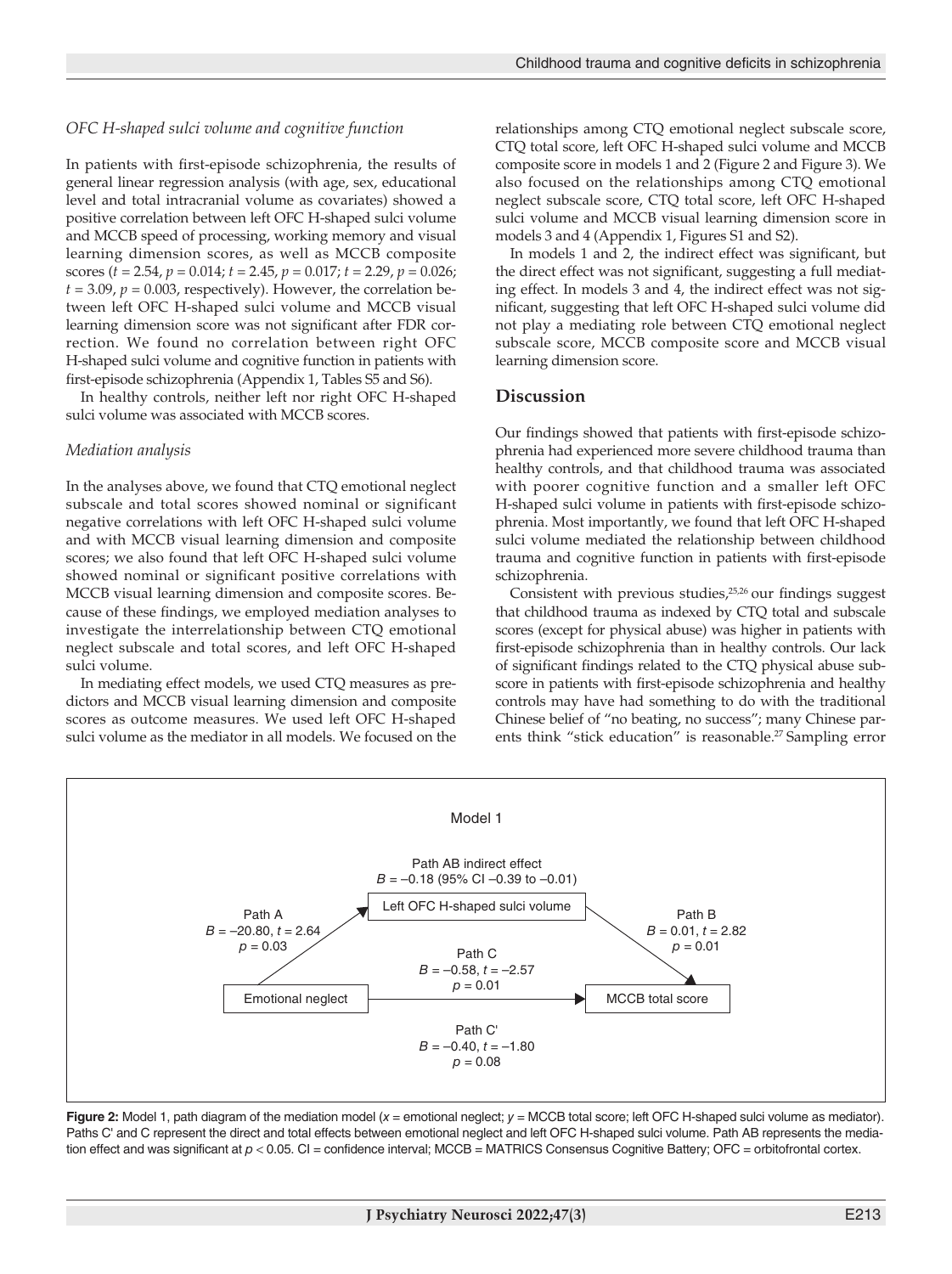caused by our small sample size is also an important factor to consider. Our findings from a larger previous study (patients with first-episode schizophrenia [*n* = 192] and healthy controls [*n* = 136]) showed that CTQ physical abuse scores were significantly higher among patients with first-episode schizophrenia compared to healthy controls.28

Cognitive dysfunction is a core symptom of schizophrenia.29 We found that the 7 MCCB domain scores and composite score were impaired in patients with first-episode schizophrenia, consistent with the results of previous studies.<sup>30</sup> Moreover, CTQ total score was significantly associated with cognitive deficits in patients with first-episode schizophrenia, especially the MCCB visual learning and reasoning and problem-solving ability dimensions. The CTQ total score represents an accumulation of multiple complex traumatic experiences. A British birth cohort study of 2322 children found that participants with complex traumatic experiences had poorer spatial working memory and repetitive visual information processing than participants who had not experienced childhood trauma or a single childhood traumatic experience.31 Another study of 23807 people older than 45 years found that childhood trauma was significantly associated with impaired cognitive function, particularly episodic memory.32 In addition, studies have shown that childhood trauma can predict worse cognitive function in people with depressive disorders and bipolar disorder.<sup>33</sup>

Although previous studies have found that sexual abuse is associated with poorer cognitive function in schizophrenia, anxiety disorders and depressive disorders, our study found only a nominal association; this relationship deserves further investigation.17,34,35 We found that emotional neglect also had an effect on cognitive function, but this finding did not survive FDR correction. The effect of emotional neglect on cognitive function may be related to changes in the volume of hippocampus and amygdala.36, 37

In healthy controls, CTQ physical neglect subscale score was associated with better MCCB visual learning and composite scores, and CTQ total score was associated with a better MCCB visual learning score. This finding might be related to the fact that healthy controls had more external protective factors when exposed to physical neglect than patients with schizophrenia. Previous studies have suggested that healthy controls had better social support, self-esteem and positive coping skills than patients with schizophrenia, and these protective factors were associated with a more acute cortisol awakening response.38 Increased cortisol arousal response is associated with better episodic memory, processing speed, spatial working memory, executive function and attention or vigilance in healthy adults.<sup>39,40</sup>

Patients with first-episode schizophrenia had a smaller left OFC H-shaped sulci volumes than the healthy controls. In patients with early-onset schizophrenia, bilateral OFC grey matter volume was decreased, especially in the left lateral OFC.41 Another study found that increased functional connectivity in the left OFC and anterior cingulate gyrus was associated with violent behaviour in schizophrenia.<sup>42</sup> These findings all suggest a closer relationship between the left OFC and schizophrenia, but to our knowledge, no study has explored the relationship between H-shaped sulci volume and schizophrenia.

Childhood is a critical period for brain development, and numerous studies have shown that childhood trauma can lead to changes in brain structure and function in patients with schizophrenia.<sup>43,44</sup> In a study of grey matter volume in the prefrontal corticolimbic system, childhood trauma had the most significant effect on volume reduction in the OFC, insula and left thalamus in patients with schizophrenia, followed by patients with bipolar disorder and healthy controls.45 We also found that CTQ emotional neglect, physical neglect and total scores were associated with reduced left



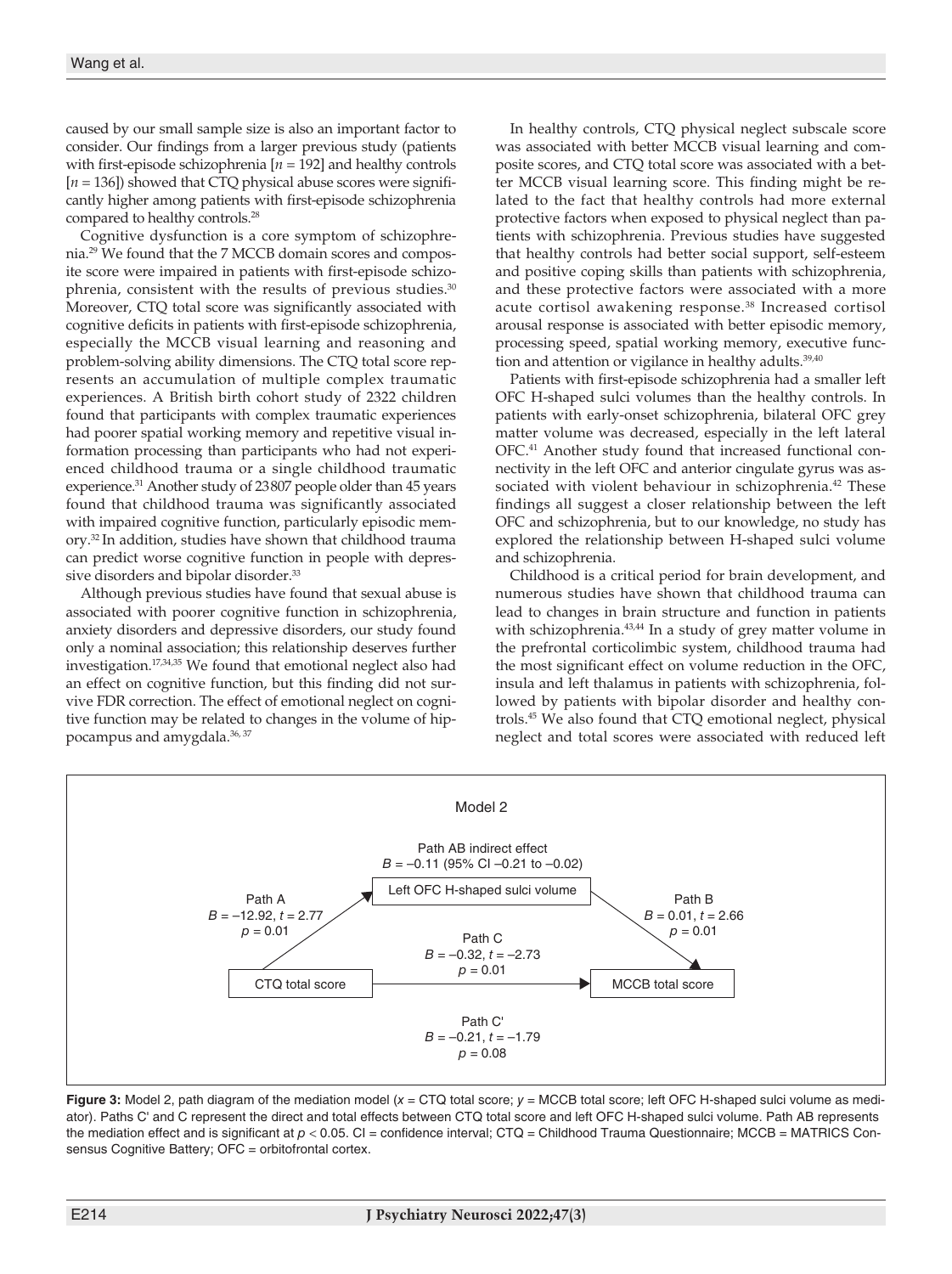OFC H-shaped sulci volume. The reasons for this are unclear, but increased inflammatory states, abnormal brainderived neurotrophic factor levels and interactions between genes and the environment caused by childhood trauma are factors worthy of investigation.<sup>46,47</sup> Animal experiments showed that dendrite refinement in the OFC was increased and the morphology of OFC dendritic spines was changed in rats undergoing chronic stress.<sup>48</sup> Several studies have shown that the OFC is associated with race, low socioeconomic status, stress and other factors associated with childhood trauma.<sup>49</sup>

The present study demonstrated that only smaller left OFC H-shaped sulci volumes were significantly associated with poorer cognitive function, especially MCCB speed of processing, working memory and composite scores. The OFC is a cortical structure with important roles in cognition, memory, decision-making and learning. Individuals with smaller OFC volumes may exhibit poor learning and memory abilities.<sup>50</sup> Structural and functional changes in the OFC are also found in diseases associated with severe cognitive impairment, such as dementia and Alzheimer disease.<sup>51,52</sup> Imaging studies have shown that the OFC is closely related to brain regions associated with cognitive function, such as the hippocampus, amygdala and striatum.53,54 Studies have also shown that left OFC volume is related to cognitive function in depressive disorder, especially visual learning and instantaneous memory, which seems to suggest that the left OFC is more closely related to cognitive function.<sup>55</sup> Future neuroimaging studies could extend such volumetric findings to better understand how the OFC contributes to the interrelationship between childhood trauma and cognitive dysfunction in schizophrenia and other clinical populations.

Our study indicated that reduced left OFC H-shaped sulci volume mediates the relationship between CTQ total score, CTQ emotional neglect subscore and cognitive function in patients with first-episode schizophrenia. Although previous studies have suggested that childhood trauma might lead to cognitive decline in schizophrenia, the underlying mechanism was unclear. Previous studies in participants with major depressive disorder have found that exposure to more severe early-life stress is associated with slower processing speed, poorer working memory and smaller OFC volume.<sup>56</sup> In the present study, we found that reduced left H-shaped sulci volume was associated with childhood trauma (especially emotional neglect), and this in turn was a risk factor for cognitive deficits in people with first-episode schizophrenia.

## *Limitations*

The following limitations should be considered. Our sample size was relatively small, which led to an increase in type II errors. As well, this was a retrospective study of childhood trauma with a recall bias. Still, some studies have shown that recall bias was less than 1% compared to prospective studies.<sup>57</sup> In addition, the CTQ was assessed retrospectively and might have been subject to memory bias. Negative events might be easier to remember for

patients with first-episode schizophrenia compared to healthy controls, who might be thinking more positively.<sup>58</sup> Future studies should take negative memory bias into account when exploring the effects of childhood trauma on brain structure and cognitive function.

The CTQ does not investigate the age at which childhood trauma occurred, or its duration, and these factors may influence the clinical manifestations of schizophrenia.<sup>59</sup> Future studies should use larger sample sizes and prospective designs to explore the effects of these factors on schizophrenia.

## **Conclusion**

The present study suggested that childhood trauma might lead to impaired cognitive function in patients with first-episode schizophrenia as a result of reduced left OFC H-shaped sulci volume. This phenomenon has rarely been investigated in previous studies. The present study included patients with first-episode schizophrenia who were not taking medications (or had taken medications for less than 2 weeks) and had a total course of disease of less than 3 years, to reduce the potential influence of antipsychotic drugs or disease course on OFC H-shaped sulci volume. Interventions to address childhood trauma — especially emotional neglect — may be a strategy for alleviating cognitive deficits in patients with schizophrenia.

**Acknowledgement:** The authors thank Editage (www.editage.cn) for English-language editing of the pre-accept version of the manuscript.

**Affiliations:** From the Peking University Huilongguan Clinical Medical School, Beijing Huilongguan Hospital, Beijing, P. R. China (L. Wang, Yin, Feng, Zhou, Huang, Zhang, Chen, Fan, S. Tan, Z. Wang, B. Tian, Y. Tan); the Department of Pharmacy, Peking University First Hospital, Beijing, P.R. China (Cui); the Department of Psychiatry, Yale University School of Medicine, New Haven, CT (Luo, Li); the Institute of Biomedicine and Translational Medicine, Department of Physiology, Faculty of Medicine, University of Tartu, Tartu, Estonia (L. Tian).

**Availability of data and materials:** The data that support the findings of this study are available from the corresponding author upon request.

**Funding:** Supports were received from the National Natural Science Foundation of China (82171507, 81761128021, 81771452) and the National Institute of Health (R01MH112180 and R01MH116948).

#### **Competing interests:** None declared.

**Contributors:** L. Wang, P. Zhang, S. Tan and Y. Tan designed the study. W. Feng, J. Huang and S. Chen acquired the data, which Y. Yin, Y. Zhou, H. Fan, Y. Cui, X. Luo, Z. Wang, B. Tian, L. Tian and C. Li analyzed. W. Feng, P. Zhang and S. Chen wrote the article, which L. Wang, Y. Yin, Y. Zhou, J. Huang, S. Chen, Y. Cui, X. Luo, S. Tan, Z. Wang, B. Tian, L. Tian, C. Li and Y. Tan reviewed. All authors approved the final version to be published and can certify that no other individuals not listed as authors have made substantial contributions to the paper.

**Content licence:** This is an Open Access article distributed in accordance with the terms of the Creative Commons Attribution (CC BY-NC-ND 4.0) licence, which permits use, distribution and reproduction in any medium, provided that the original publication is properly cited, the use is noncommercial (i.e., research or educational use), and no modifications or adaptations are made. See: https://creativecommons. org/licenses/by-nc-nd/4.0/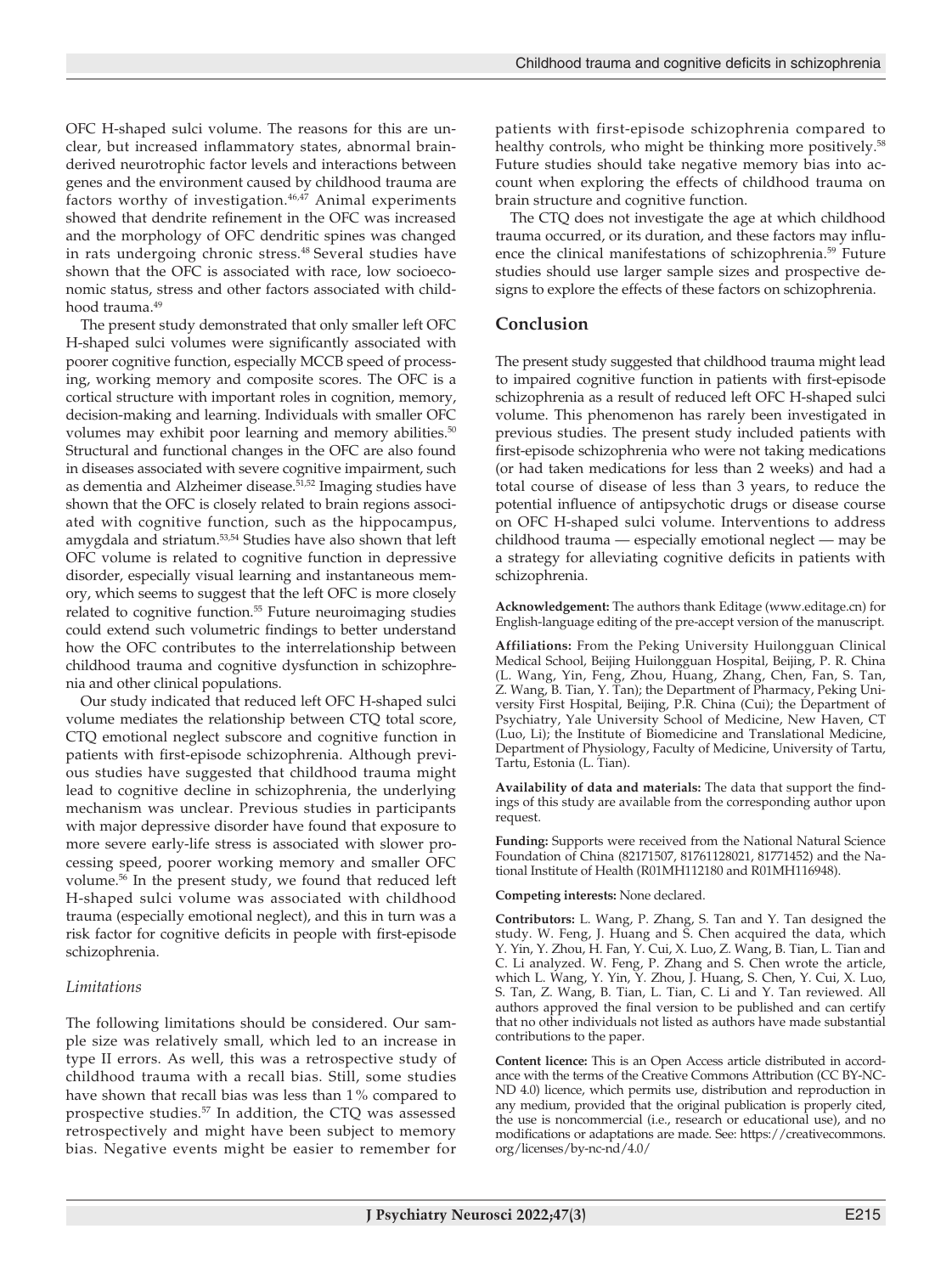## **References**

- 1. Parsons CE, Stark EA, Young KS, et al. Understanding the human parental brain: a critical role of the orbitofrontal cortex. *Soc Neurosci* 2013;8:525-43.
- 2. Walton E, Hibar DP, van Erp TGM, et al. Prefrontal cortical thinning links to negative symptoms in schizophrenia via the ENIGMA consortium. *Psychol Med* 2018;48:82-94.
- 3. Cropley VL, Bartholomeusz CF, Wu P, et al. Investigation of orbitofrontal sulcogyral pattern in chronic schizophrenia. *J Psychiatr Res* 2015;234:280-3.
- 4. Lavoie S, Bartholomeuz CF, Nelson B, et al. Sulcogyral pattern and sulcal count of the orbitofrontal cortex in individuals at ultra high risk for psychosis. *J Schizophr Res* 2014;154:93-9.
- 5. Takahashi T, Nakamura M, Nishikawa Y, et al. Decreased number of orbital sulci in schizophrenia spectrum disorders. *Psychiatry Res Neuroimaging* 2016;250:29-32.
- Takayanagi Y, Takahashi T, Orikabe L, et al. Volume reduction and altered sulco-gyral pattern of the orbitofrontal cortex in firstepisode schizophrenia. *J Schizophr Res* 2010;121:55-65.
- Nakamura M, Nestor PG, McCarley RW, et al. Altered orbitofrontal sulcogyral pattern in schizophrenia. *Brain* 2007;130:693-707.
- Takahashi T, Nakamura M, Nishikawa Y, et al. Potential role of orbitofrontal surface morphology on social and cognitive functions in high-risk subjects for psychosis and schizophrenia patients. *Psychiatry Res Neuroimaging* 2019;283:92-5.
- 9. Nakamura M, Nestor PG, Levitt JJ, et al. Orbitofrontal volume deficit in schizophrenia and thought disorder. *Brain* 2008;131:180-95.
- 10. And M, Petrides M. Orbitofrontal sulci of the human and macaque monkey brain. *J Comp Neurol* 2000;422:35-54.
- 11. Chi JG, Dooling EC. Gyral development of the human brain. *Ann Neurol* 2010;1:86-93.
- 12. Ganella EP, Burnett A, Cheong J, et al. Abnormalities in orbitofrontal cortex gyrification and mental health outcomes in adolescents born extremely preterm and/or at an extremely low birth weight. *Hum Brain Mapp* 2015;36:1138-50.
- 13. Kilian S, Asmal L, Chiliza B, et al. Childhood adversity and cognitive function in schizophrenia spectrum disorders and healthy controls: evidence for an association between neglect and social cognition. *Psychol Med* 2018;48:2186-93.
- 14. Li X-B, Bo Q-J, Zhang G-P, et al. Effect of childhood trauma on cognitive functions in a sample of Chinese patients with schizophrenia. *Comprehensive Psychiatry* 2017;76:147-52.
- 15. Rokita KI, Dauvermann MR, Mothersill D, et al. Childhood trauma, parental bonding, and social cognition in patients with schizophrenia and healthy adults. *J Clin Psychol* 2021;77:241-53.
- 16. Wells R, Jacomb I, Swaminathan V, et al. The impact of childhood adversity on cognitive development in schizophrenia. *Schizophr Bull* 2020;46:140-53.
- 17. Lysaker P, Meyer P, Evans J, et al. Neurocognitive and symptom correlates of self-reported childhood sexual abuse in schizophrenia spectrum disorders. *Ann Clin Psychiatry* 2001;13:89-92.
- 18. Hanson JL, Chung MK, Avants BB, et al. Early stress is associated with alterations in the orbitofrontal cortex: a tensor-based morphometry investigation of brain structure and behavioral risk. *J Neurosci* 2010;30:7466-72.
- 19. De Brito SA, Viding E, Sebastian CL, et al. Reduced orbitofrontal and temporal grey matter in a community sample of maltreated children. *J Child Psychol Psychiatry* 2013;54:105-12.
- 20. Gianaros PJ, Jennings JR, Lei KS, et al. Prospective reports of chronic life stress predict decreased grey matter volume in the hippocampus. *Neuroimage* 2007;35:795-803.
- 21. Simpson S, Phillips L, Baksheev G, et al. Stability of retrospective self-reports of childhood trauma in first episode psychosis. *Early Interv Psychiatry* 2018;13:908-13.
- 22. Bernstein DP, Stein JA, Newcomb MD, et al. Development and validation of a brief screening version of the Childhood Trauma Questionnaire. *Child Abuse Negl* 2003;27:169-90.
- 23. Yizhuang Z, Jiefeng C, Jian W, et al. Clinical reliability and validity of the Chinese version of measurement and treatment research to improve cognition in schizophrenia consensus cognitive battery. *Chin J Psychiatry* 2009;42:29-33.
- 24. Fischl B, Salat DH, Busa E, et al. Whole brain segmentation: automated labeling of neuroanatomical structures in the human brain. *Neuron* 2002;33:341-55.
- 25. Xie P, Wu K, Zheng Y, et al. Prevalence of childhood trauma and correlations between childhood trauma, suicidal ideation, and social support in patients with depression, bipolar disorder, and schizophrenia in southern China. *J Affect Disord* 2018;228:41-8.
- 26. Li X-B, Li Q-Y, Liu J-T, et al. Childhood trauma associates with clinical features of schizophrenia in a sample of Chinese inpatients. *J Psychiatr Res* 2015;228:702-7.
- 27. Li X, Wang Z, Hou Y, et al. Effects of childhood trauma on personality in a sample of Chinese adolescents. *Child Abuse Negl* 2014;38:788-96.
- 28. Wang L, Yin Y, Zhou Y, et al. The mediating effect of brain-derived neurotrophic factor levels on childhood trauma and psychiatric symptoms in patients with first-episode schizophrenia. *Aust N Z J Psychiatry* 2021;48674211031478.
- 29. Holleran L, Kelly S, Alloza C, et al. The relationship between white matter microstructure and general cognitive ability in patients with schizophrenia and healthy participants in the ENIGMA consortium. *Am J Psychiatry* 2020;177:537-47.
- 30. Chen S, Tian L, Chen N, et al. More dampened monocytic Toll-like receptor 4 response to lipopolysaccharide and its association with cognitive function in Chinese Han first-episode patients with schizophrenia. *J Schizophr Res* 2019;206:300-6.
- 31. Lewis SJ, Koenen KC, Ambler A, et al. Unravelling the contribution of complex trauma to psychopathology and cognitive deficits: a cohort study. *Br J Psychiatry* 2021;219:448-55.
- Ding R, He P. Associations between childhood adversities and late-life cognitive function: potential mechanisms. *Soc Sci Med* 2021;291:114478.
- 33. Yenilmez DO, Atagun MI, Altun IK, et al. relationship between childhood adversities, emotion dysregulation and cognitive processes in bipolar disorder and recurrent depressive disorder. *Turk Psikiyatri Derg*; 2021;32:8-16.
- 34. Biedermann SV, Meliss S, Simmons C, et al. Sexual abuse but not posttraumatic stress disorder is associated with neurocognitive deficits in South African traumatized adolescents. *Child Abuse Negl* 2018;80:257-67.
- Gervasio M, Beatty A, Kavanaugh B, et al. The association between neurocognition and sexual abuse within a children's psychiatric inpatient program. *J Clin Neuropsychol* 2022;36:189-206.
- 36. Womersley JS, Hemmings SMJ, Ziegler C, et al. Childhood emotional neglect and oxytocin receptor variants: association with limbic brain volumes. *World J Biol Psychiatry* 2020;21:513-28.
- 37. Hanson JL, Nacewicz BM, Sutterer MJ, et al. Behavioral problems after early life stress: contributions of the hippocampus and amygdala. *Biol Psychiatry* 2015;77:314-23.
- Seitz R, Vracotas N, Bechard-Evans L, et al. The Trier Social Stress Test in first episode psychosis patients: impact of perceived stress, protective factors and childhood trauma. *Psychoneuroendocrinology* 2019;105:155-63.
- 39. Law R, Clow A. Stress, the cortisol awakening response and cognitive function. *Int Rev Neurobiol* 2020;150:187-217.
- Law R, Evans P, Thorn L, et al. The cortisol awakening response predicts a same-day index of executive function in healthy young adults. *Int J Psychophysiol* 2020;158:27-33.
- 41. Li Q, Liu S, Cao X, et al. Disassociated and concurrent structural and functional abnormalities in the drug-naive first-episode early onset schizophrenia. *Brain Imaging Behav* 2022 Feb 18 [Epub ahead of print]. doi: 10.1007/s11682-021-00608-3
- 42. Athanassiou M, Dumais A, Tikasz A, et al. Increased cingulo-orbital connectivity is associated with violent behaviours in schizophrenia. *J Psychiatr Res* 2022;147:183-9.
- 43. Asmal L, Kilian S, du Plessis S, et al. Childhood trauma associated white matter abnormalities in first-episode schizophrenia. *Schizophr Bull* 2019;45:369-76.
- 44. Armio RL, Laurikainen H, Ilonen T, et al. Amygdala subnucleus volumes in psychosis high-risk state and first-episode psychosis. *J Schizophr Res* 2020;215:284-92.
- 45. Poletti S, Vai B, Smeraldi E, et al. Adverse childhood experiences influence the detrimental effect of bipolar disorder and schizophrenia on cortico-limbic grey matter volumes. *J Affect Disord* 2016;189:290-7.